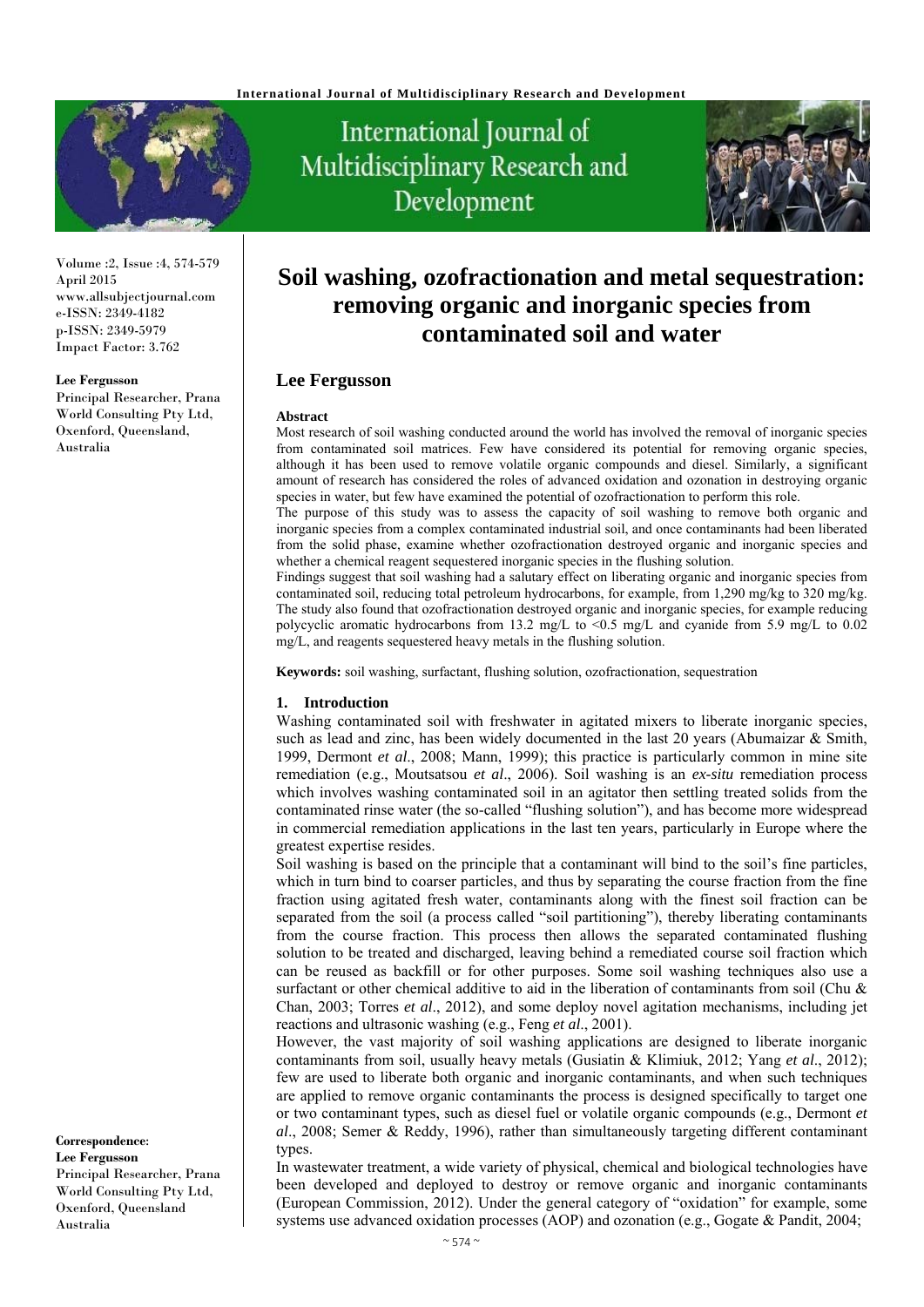Panizza & Cerisola, 2001); more recently, some have combined soil washing with various forms of oxidation and biological treatment of the flushing solution (Haapea & Tuhkanen, 2006; Villa *et al*., 2010).

Oxidizing agents include ozone  $(O_3)$ , potassium permanganate (KMnO<sub>4</sub>), sodium persulfate (Na<sub>2</sub>S<sub>2</sub>O<sub>8</sub>), ascorbic acid  $(C_6H_8O_6)$ , Fenton reagents such hydrogen peroxide  $(H_2O_2)$ , or other sources of chemical energy. Irrespective of whether oxygen species are mixed as  $O_2$  in oxidation or AOP systems or injected as ozone, they are designed to destroy organic compounds, including such measures as chemical oxygen demand (COD), via chemical degradation or reduction reactions.

Most oxidation processes utilize aeration with atmospheric oxygen or oxygen injection (such as those related to biological aeration in bioreactors), but some use chemical reactions produced by hydroxyl radicals, such as those generated by potassium permanganate and hydrogen peroxide; these reactions are generally short-lived and sometimes violent in nature. For this reason, reaction vessels must be designed to accommodate short bursts of high temperature and safety of operators and out-gassing are important concerns. While ozonation has mostly been used to breakdown organic contaminant species in wastewater (e.g., Peña *et al*., 2003), it has in the past also been applied in conjunction with other chemical additives to treat heavy metals in acid mine drainage (Department of Applied Science, 1970).

A less understood oxidising process in wastewater treatment is ozofractionation, most commonly associated with purifying water in aquariums. Like ozonation, in industrial applications ozofractionation injects ozone into the liquid waste stream but with one key process difference: where standard ozonation "bubbles" ozone into the liquid waste stream, ozofractionation injects it into a foam fractionator.

Where simple oxidation and biological aeration inject atmospheric oxygen into a waste stream in order to create an air/water interface which causes contaminants to oxidise and ozonation bubbles ozone through the liquid stream in order to expose contaminants to oxygen atoms with a larger oxygen/water interface to generate greater oxidising reactions, ozofractionation pumps ozone into a fractionator containing wastewater where millions of tiny bubbles of oxygen are generated (the foam-like bubbles have a diameter  $\leq$ 150  $\mu$ m). These bubbles attract and oxidise contaminants in a way which is many times more aggressive than simple oxidation or ozonation because of the far greater agitated oxygen/water surface area generated by the fractionator.

The process is further enhanced by the fact that ozone is more soluble in water than either atmospheric air (which is only 20% oxygen) or pure oxygen. While it is not within the scope of this paper to describe all known aeration, AOPs, ozonation and ozofractionation reactions and processes (indeed many chemical reactions in both ozonation and ozofractionation are largely unknown to the scientific community due to difficulties associated with measuring oxidizing reactions which occur within nanoseconds inside closed-system reaction chambers), suffice it here to say that ozofractionation is a worthy candidate for examination in the context of soil washing, particularly as it has been used effectively to destroy complex organic and inorganic compounds, such as pesticides.

For example, this author has demonstrated that ozofractionation can reduce chlorpyrifos  $(C_9H_{11}Cl_3NO_3PS)$ from 7.2 µg/L to <0.5 µg/L, dichlorodiphenyltrichloroethane

(better known as DDT,  $C_{14}H_9C_8$ ) from 108  $\mu g/L$  to <2.0<br>ug/L and DDT breakdown products  $\mu$ g/L, and DDT breakdown products dichlorodiphenyldichloroethylene (DDE,  $C_{14}H_8C_{4}$ ) from 9.5  $\mu$ g/L to <0.5  $\mu$ g/L and dichlorodiphenyldichloroethane (DDD,  $C_{14}H_{10}Cl_4$ ) from 15.2  $\mu$ g/L to <0.5  $\mu$ g/L in industrial wastewater at a pesticide and fertilizer plant (Fergusson, in press); an Australian researcher has also been granted a U.S. patent to use ozofractionation in combination with chemical additives to treat acid mine drainage and other industrial wastewater (Dickson, 2014).

Not unlike oxidation processes, there are a great many filtration systems (e.g., ion exchange and granulated activated carbon), flotation systems (e.g., dissolved air flotation and induced gas flotation), and direct chemical additions (e.g., magnesium oxide (MgO), calcium hydroxide  $(Ca[OH]_2)$  and sodium hydroxide (NaOH)) used throughout industry to reduce or remove inorganic species from wastewater. These have been well documented over many years (Andriamirado *et al*., 2007; Spellman, 2008). Some of these methods immobilize inorganic contaminants, usually metals, in the settled (or floated in the case of froth flotation) solid stream, usually as a semi-dry filtrate or centrate, which is subsequently disposed to landfill. However, immobilized or de-mineralized metals can readily release back into the environment under acidifying and reducing conditions, such as those that exist in landfills; sludges generated from immobilizing agents are chemically unstable because the ionic bonds which initially adsorb metals onto the reactive surface of reagents become weaker over time (Fergusson, 2009). The chemicals typically used in immobilizing technologies are generally water soluble, leading to higher volumes of sludge due to higher moisture contents increasing cost of disposal.

Metals sequestration is also used to treat wastewater via direct chemical addition, but the process does not result in bioavailable metals or higher volumes of sludge; in fact, metals sequestered in these type of sludges and sediments become more tightly bound as time passes (to use the colloquial language of criminology, immobilization "arrests" the contaminant whereas sequestration "locks them up") and sludges contain less moisture due to the insoluble nature of sequestering chemicals (Fergusson, 2009).

The reagents used in metals sequestration are derived from a modified form of alumina refinery residue and contain a complex cocktail of metals and minerals, including hematite  $(Fe_2O_3)$ , beohmite ( $\gamma$ -AlOOH), gibbsite (Al $[OH]_3$ ) and sodalite (Na<sub>4</sub>Al<sub>3</sub>Si<sub>3</sub>O<sub>12</sub>Cl), anatase (TiO<sub>2</sub>), argonite (CaCo<sub>3</sub>), brucite  $(Mg[OH]_2)$ , diaspore  $(B-Al2O_3.H_2O)$ , ferrihydrite (Fe5O7[OH].4H2O), gypsum (CaSO4.2H2O), hydrocalumite  $(Ca_2Al[OH]_7.3H_2O)$ , hydrotalcite  $(Mg_6Al_2CO_3[OH]_{16}.4H_2O)$ , and p-aluminohydrocalcite  $(CaAl<sub>2</sub>[CO<sub>3</sub>]<sub>2</sub>[OH]<sub>4</sub>.3H<sub>2</sub>O)$ .

Of significance in these formulae is the presence of abundant hydroxides and oxyhydroxide compounds, which contribute to the acid neutralizing capacity of reagents, as well as the positively charge iron-, aluminium-, magnesium- and titanium-based molecules which not only adsorb metals but also lead to precipitation and isomorphic substitution reactions; these reactions are largely responsible for the longterm sequestration phenomena of inorganic species described above. Examples of how metals sequestration and oxidation work synergistically in environmental remediation have been discussed in detail elsewhere (Fergusson, 2009; 2012).

This overview of soil washing, ozofractionation and metals sequestration leads to the present study, which asks the following three research questions: 1) does a standard soil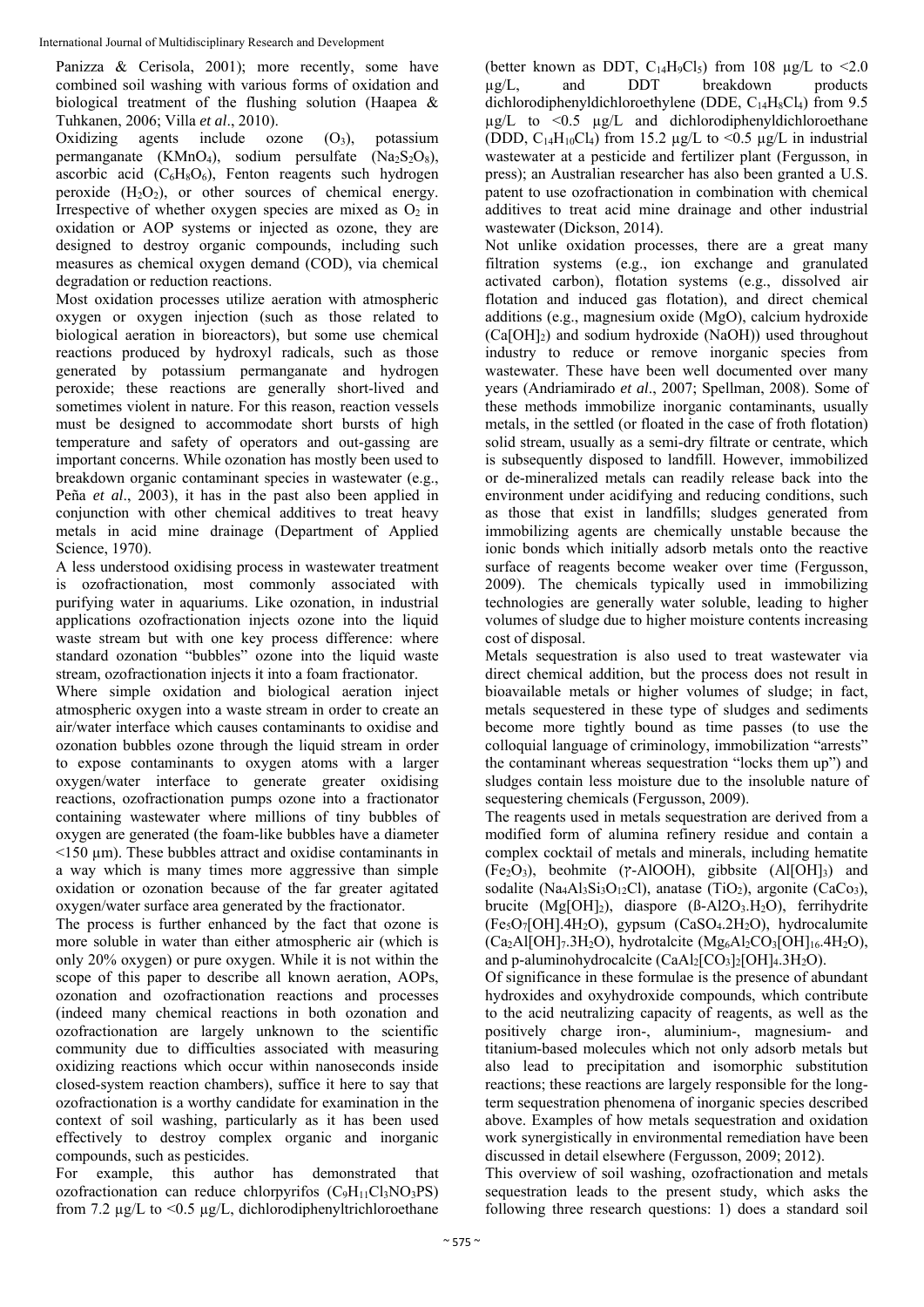washing technique using a surfactant remove a complex range of organic and inorganic species from contaminated soil; 2) does ozofractionation destroy organic species in the resultant flushing solution; and 3) does metal sequestration bind and reduce metals in a post-ozofractionation flushing solution?

## **Method**

To answer these research questions,  $0.5 \text{ m}^3$  (about 750 kg) of contaminated soil was excavated from a derelict industrial site in Adelaide, South Australia. The sample was assessed

for the following analytes prior to intervention: pH; alkanic hydrocarbon fractions C6-C9, C10-C14, C15-C28, C29-C36 and total petroleum hydrocarbons (TPH); cyanide (CN); aromatic hydrocarbons acenaphthene; benzo(a)pyrene (B(a)P); benzo(g.h.i)perylene; fluoranthene, naphthalene, pyrene, and total polycyclic aromatic hydrocarbons (PAH); total copper, lead, nickel and zinc; and leachable copper, lead, nickel, and zinc. The sample was divided into 30 x 25 kg sub-samples. Each sub-sample was processed using the following three-stage intervention: 1) soil washing; 2) ozofractionation; and 3) metals sequestration.



**Fig 1:** Description of the process units used in ozofractionation.

Stage 1 followed these steps: place a sub-sample in a concrete mixer; add 50 L of fresh water; add 50 mL of sodium lauryl sulfate  $(CH<sub>3</sub>(CH<sub>2</sub>)<sub>11</sub>OSO<sub>3</sub>Na)$  as an anionic surfactant; mix for 20 minutes; decant flushing solution and store; repeat for each sub-sample; retain and sample soil; homogenize sub-samples and analyze. Stage 2 followed these steps: pump flushing solution into an ozofractionator with a retention time of approximately one hour (Figure 1 shows the basic configuration of the ozofractionator, which had a 20 L holding capacity; this image does not show the ozone generator, a small electrical unit generating ozone by coroner discharge); release liquid and retain flushing solution; sample and analyze.

Stage 3 followed these steps: in a mixing tank, add 3.0 g/L of sequestering reagent<sup>1</sup> to flushing solution; mix for  $10$ minutes; allow solids to settle for one hour; decant flushing solution; sample and analyze. Representative samples of soil were collected after stage 1, and samples of water were collected after stages 2 and 3; these samples were sent to a certified laboratory within 24 hours of collection and tested for the above analytes using either gas chromatography mass spectrometry, inductively coupled plasma mass spectrometry, or APHA 4500 CN-L, as appropriate.

# **Results**

Analytical results from stage 1 soil washing are shown in Table 1. This data indicate that pH remained unchanged as a result of soil washing, and while there were no alkanic hydrocarbons present in the C6-C9 and C10-C14 fractions, hydrocarbons in the C15-C28 and C29-C36 fractions totalled 1,290 mg/kg, which were reduced by 80% to 260 mg/kg as a result of soil washing. Similarly, cyanide was reduced by 87% from 0.03 mg/kg to 0.004 mg/kg.

| <b>Parameter</b>             | <b>Soil Before</b>  | <b>Soil After</b>   | Percent           | <b>Detection</b> |
|------------------------------|---------------------|---------------------|-------------------|------------------|
|                              | <b>Soil Washing</b> | <b>Soil Washing</b> | Reduction $(\% )$ | Limit            |
| vН                           | 8.0                 | 8.3                 | $\Omega$          |                  |
| C6-C9 fraction (mg/kg)       | <10                 | <10                 | $\theta$          | 10               |
| C10-C14 fraction (mg/kg)     | < 50                | < 50                | $\theta$          | 50               |
| C15-C28 fraction (mg/kg)     | 750                 | 150                 | 80                | 100              |
| C29-C36 fraction (mg/kg)     | 540                 | 110                 | 80                | 100              |
| $TPH$ (mg/kg)                | 1,290               | 260                 | 80                | 50               |
| Cyanide $(mg/kg)$            | 0.03                | 0.004               | 87                | 0.004            |
| Acenaphthene (mg/kg)         | 1.9                 | 0.8                 | 58                | 1.0              |
| Benzo(a)pyrene(mg/kg)        | 3.6                 | 2.0                 | 45                | 0.5              |
| Benzo(g.h.i)perylene (mg/kg) | 1.6                 | 0.8                 | 50                | 1.0              |
| Fluoranthene (mg/kg)         | 6.4                 | 6.3                 | $\mathfrak{D}$    | 1.0              |
| Naphthalene $(mg/kg)$        | 0.8                 | 0.05                | 94                | 0.5              |
| Pyrene $(mg/kg)$             | 7.7                 | 6.2                 | 20                | 1.0              |
| Total PAH (mg/kg)            | 41                  | 32                  | 22                | 1.0              |
| Total Copper (mg/kg)         | 774                 | 24                  | 97                | 5.0              |
| Total Lead (mg/kg)           | 470                 |                     |                   | 5.0              |
| Total Nickel (mg/kg)         | 71                  | 8.0                 | 89                | 2.0              |
| Total Zinc (mg/kg)           | 933                 | 242                 | 74                | 5.0              |

**Table 1:** Result of washing organic and inorganic species from contaminated soil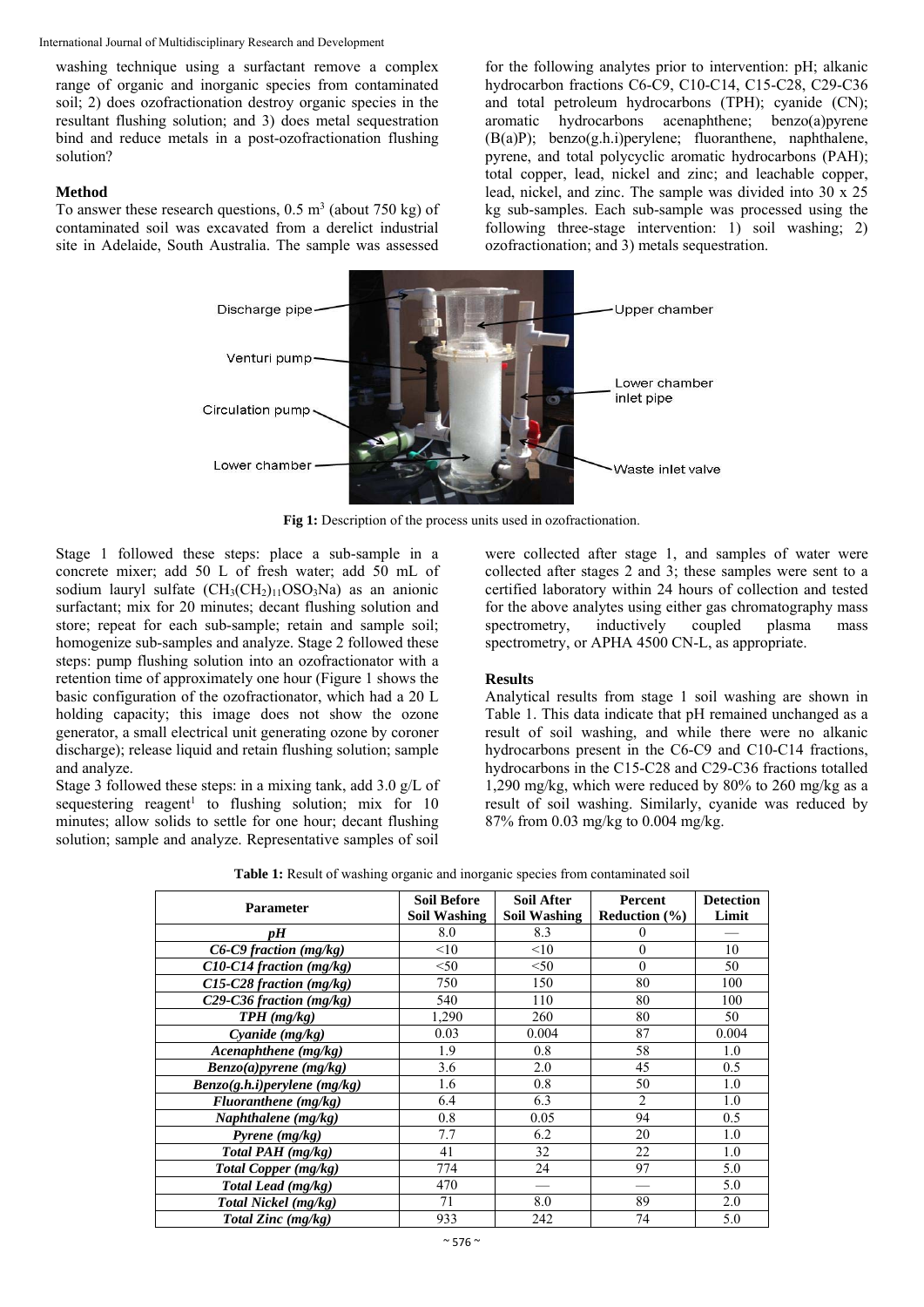| Leachable Copper $(mg/L)$              |      | 0.0  | 78 | 0.001 |
|----------------------------------------|------|------|----|-------|
| Leachable Lead (mg/L)                  |      |      | 86 | 0.001 |
| Leachable Nickel (mg/L)                | 0.2  | 0.05 |    | 0.001 |
| Leachable Zinc (mg/L)                  | 10.6 |      |    | 0.005 |
| Total average organic species change   |      |      |    |       |
| Total average inorganic species change |      |      |    |       |
| Total average change                   |      |      | nn |       |

The presence of a range of aromatic hydrocarbons indicated the soil was complex, however, soil washing reduced acenaphthene, benzo(a)pyrene, benzo(g.h.i)perylene, naphthalene, pyrene, and total PAH by an average of 42%, although fluoranthene was unaffected. Total metals were reduced by 87%, with total Cu reduced by 97% and total nickel by 89%; leachable metals after soil washing were reduced by an average of 79%. The total average organic species change was 53% and the total average inorganic species change was 83%, for a total average change of 66%.

From these data it was concluded that research question 1 can tentatively be answered in the affirmative, although reductions of PAH were unconvincing. It is also unclear what role, if any, sodium lauryl sulfate played in these outcomes. While the reduction in naphthalene was significant at 94%, that of B(a)P was only 45%; given that B(a)P in particular is

a contaminant of concern (in addition to being found in industrial coal tar wastes, cooked meats, and tobacco, B(a)P is also a known carcinogen, Jiang *et al*., 2007), this result was unimpressive.

Results of stage 2 ozofractionation are shown in Table 2. Consistent with the results for stage 1, there were no alkanic hydrocarbon C6-C9 and C10-C14 fractions present in the flushing solution, but the C15-C28 and C29-C36 fractions were reduced by 100% and 73% respectively as a result of ozofractionation. Similarly, cyanide was reduced by 100% from 5.9 mg/L to 0.02 mg/L, and all aromatic hydrocarbons were completely destroyed by ozofractionation. The total average change in all organic and inorganic species before and after ozofractionation was 97%. From these data it can be concluded that research question 2 was answered in the affirmative.

| <b>Parameter</b>                                 | <b>Flushing Solution</b><br><b>Before</b><br><b>Ozofractionation</b> | <b>Flushing Solution</b><br><b>After</b><br>Ozofractionation | <b>Percent</b><br><b>Reduction</b> $(\% )$ | <b>Detection</b><br>Limit |
|--------------------------------------------------|----------------------------------------------------------------------|--------------------------------------------------------------|--------------------------------------------|---------------------------|
|                                                  |                                                                      |                                                              |                                            |                           |
| C6-C9 fraction (mg/L)                            | <10                                                                  | <10                                                          | $\theta$                                   | 10                        |
| $C10$ -C14 fraction (mg/L)                       | $50$                                                                 | < 50                                                         | $\Omega$                                   | 50                        |
| $C15-C28$ fraction (mg/L)                        | 420                                                                  | < 100                                                        | 100                                        | 100                       |
| C <sub>29</sub> -C <sub>36</sub> fraction (mg/L) | 670                                                                  | 160                                                          | 73                                         | 100                       |
| $TPH$ (mg/L)                                     | 1,090                                                                | 160                                                          | 86                                         | 50                        |
| Cyanide $(mg/L)$                                 | 5.9                                                                  | 0.02                                                         | 100                                        | 0.004                     |
| Acenaphthene (mg/L)                              | $\leq 1.0$                                                           | < 1.0                                                        | $\Omega$                                   | 1.0                       |
| Benzo(a)pyrene (mg/L)                            | 2.1                                                                  | < 0.5                                                        | 100                                        | 0.5                       |
| $Benzo(g.h.i)$ perylene (mg/L)                   | 1.3                                                                  | < 0.5                                                        | 100                                        | 0.5                       |
| $Benz(a)$ anthracene (mg/L)                      | 1.3                                                                  | < 0.5                                                        | 100                                        | 0.5                       |
| $Benzo(b)$ fluoranthene (mg/L)                   | 1.2                                                                  | < 0.5                                                        | 100                                        | 0.5                       |
| Chrysene $(mg/L)$                                | 1.1                                                                  | < 0.5                                                        | 100                                        | 0.5                       |
| Fluoranthene (mg/L)                              | 2.0                                                                  | < 0.5                                                        | 100                                        | 0.5                       |
| $\overline{Indeno(1.2.3.cd)pyrene(mg/L)}$        | 1.0                                                                  | < 0.5                                                        | 100                                        | 0.5                       |
| Naphthalene (mg/L)                               | < 1.0                                                                | < 1.0                                                        | $\theta$                                   | 1.0                       |
| Pyrene $(mg/L)$                                  | 2.9                                                                  | < 0.5                                                        | 100                                        | 0.5                       |
| Total PAH (mg/L)                                 | 13.2                                                                 | < 0.5                                                        | 100                                        | < 0.5                     |
| Total average change                             |                                                                      |                                                              | 97                                         |                           |

|  |  |  |  | Table 2: Result of ozofractionating organic and inorganic species in flushing solution |  |  |
|--|--|--|--|----------------------------------------------------------------------------------------|--|--|

Results for stage 3 metals sequestration are presented in Table 3. It should be noted that some inorganic species may have been removed rather than destroyed by stage 2 ozofractionation. These results indicate that pH and total arsenic concentration in the flushing solution did not change as a result of chemical addition (lead has not been averaged due to it being at detection level prior to treatment).

However, cadmium was reduced by 100% from 0.007 mg/L to below the detection limit, copper was reduced by 72% from 0.07 mg/L to 0.02 mg/L, molybdenum was reduced by

57% from 0.23 mg/L to 0.01 mg/L, nickel was reduced by 30% from 0.01 mg/L to 0.007 mg/L, and zinc was reduced by 100% from 0.08 mg/L to below the detection limit; the total average inorganic species reduction was 60%. It should also be pointed out that concentrations in the flushing solution before metals sequestration were extremely low and would not pose a significant risk in a real-world scenario. From data presented in Table 3 it can be concluded that research question 3 can only be partially answered in the affirmative.

|  |  | <b>Table 3:</b> Result of sequestering inorganic species in flushing solution |
|--|--|-------------------------------------------------------------------------------|
|  |  |                                                                               |
|  |  |                                                                               |

| <b>Parameter</b> | <b>Flushing Solution</b><br><b>Before Metals Sequestration</b> | <b>Flushing Solution</b><br><b>After Metals Sequestration</b> | <b>Percent</b><br>Reduction $(\% )$ | <b>Detection</b><br>Limit |
|------------------|----------------------------------------------------------------|---------------------------------------------------------------|-------------------------------------|---------------------------|
| nН               |                                                                |                                                               |                                     |                           |
| Arsenic $(mg/L)$ | 0.003                                                          | 0.003                                                         |                                     | 0.001                     |
| Cadmium $(mg/L)$ | 0.007                                                          | < 0.001                                                       | 100                                 | 0.001                     |
| Copper (mg/L)    | 0.07                                                           | 0.02                                                          | 70                                  | 0.001                     |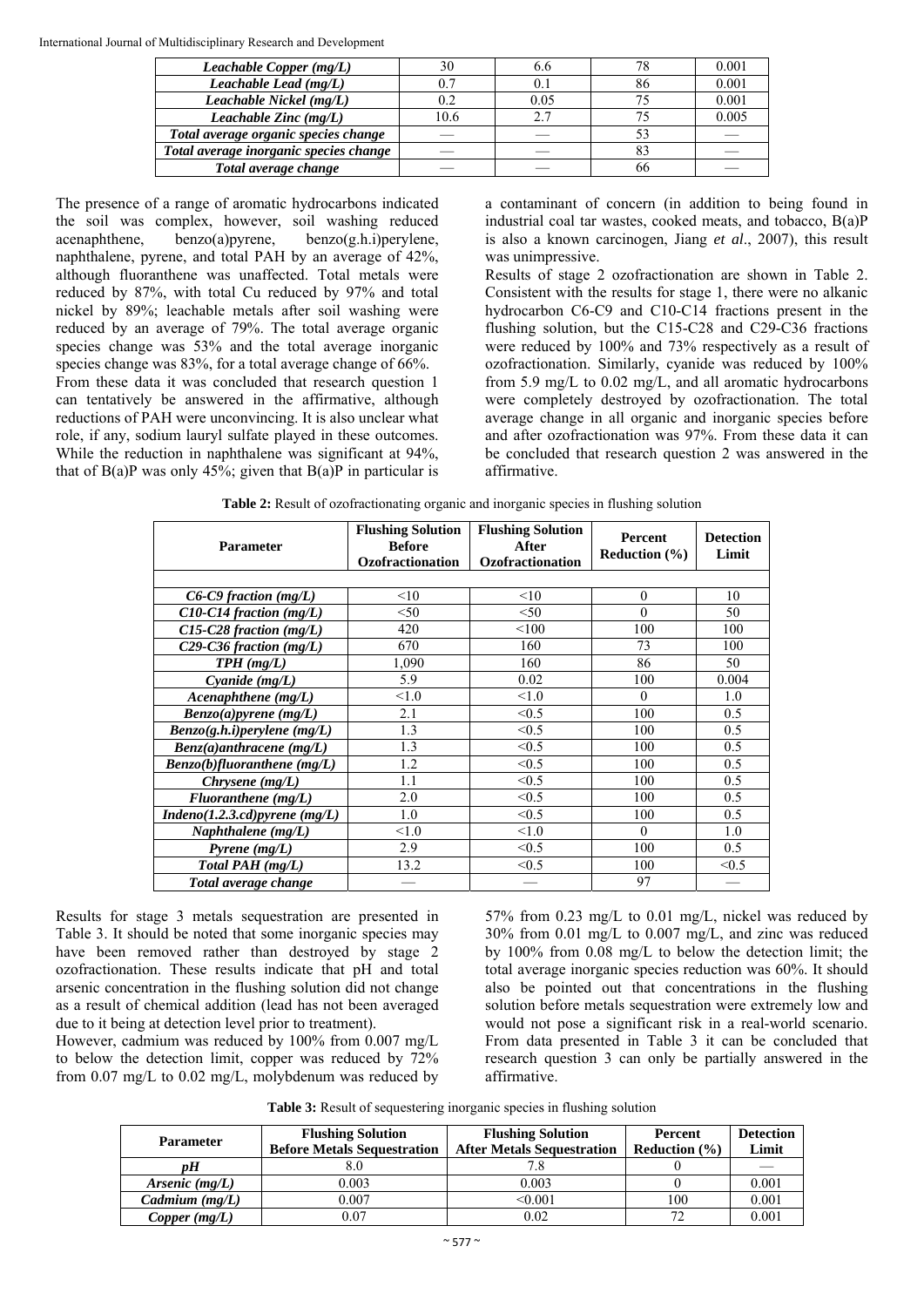| Lead $(mg/L)$           | < 0.001 | < 0.001   |     | 0.001 |
|-------------------------|---------|-----------|-----|-------|
| $Molybdenum$ (mg/L)     | 0.23    | $_{0.01}$ |     | 0.001 |
| $Nickel$ (mg/L)         | 0.01    | $0.007\,$ | 30  | 0.001 |
| $\mathbf{Z}$ inc (mg/L) | 0.08    | < 0.005   | 100 | 0.005 |
| Total average change    |         |           | 60  |       |

## **Conclusion**

This preliminary study showed that both organic and inorganic contaminants in a complex industrial soil matrix can be reduced by soil washing, and that ozofractionation can destroy organic and inorganic species and metals sequestration can reduce inorganic species in a flushing solution generated by the soil washing process. However, in some cases the results are far from significant, and the viability of these outcomes in a real-world setting will depend on a variety of factors in each jurisdiction, including starting contaminant concentrations, treatment targets, and regulatory limits for contaminated solids and treated wastewater for discharge to the environment.

Impacts associated with and better controls on the role, if any, of anionic surfactant addition rates and type of surfactant in liberating contaminants during soil washing, optimization of soil washing agitation times, optimization of soil:water ratio in the mixer, potential changes to addition rates of chemical reagent or varying sequestering reagents, and other changes to processes and inputs need to be the subject of future research on soil washing, ozofractionation and metals sequestration. These processes may need to be isolated from each other in a more controlled and repeatable research design in order to determine the primary contributors to observed outcomes.

Nevertheless, the present study does provide provisional evidence that these process steps can remove, reduce or destroy organic and inorganic contaminants in soil and water.

### **Acknowledgement**

The author has received assistance in the preparation of this study from Virotec Pty Ltd in Australia, with whom the author is affiliated; ViroBind reagent is a common law trade mark of Virotec.

# **References**

- 1 ViroBind reagent, which is composed mostly of modified alumina refinery residue, was supplied for this study by Virotec.
- 2 Abumaizar, R.J. and Smith, E.H. Heavy metal contaminants removal by soil washing. *Journal of Hazardous Materials*, 1999, *70*(1-2), 71-86.
- 3 Andriamirado, L., Asensi, D., Ballard, T., Bele, P., Bernard, M., Bourdelot, J., Brunet, J., and Cachot, L. *Water treatment handbook*, (7th edition), Rueil-Malmaison, France, 2007.
- 4 Chu, W., and Chan, K.H. The mechanism of the surfactant-aided soil washing system for hydrophobic and partial hydrophobic organics. *Science of The Total Environment*, 2003, *307*(1-3), 83-92.
- 5 Department of Applied Science. *Treatment of acid mine drainage by ozone oxidation*, Brookhaven National Laboratory, U.S. Atomic Energy Commission, for the U.S. Environmental Protection Agency, Water Pollution Control Research Series, 14010FMH12/70, New York. December 1970.
- 6 Dermont, G., Bergeron, M., Mercier, G., and Richer-Laflèche, M. Soil washing for metal removal: A review of physical/chemical technologies and field applications. *Journal of Hazardous Materials*, 2008, *152*(1), 1-31.
- 7 Dickson, M.D. *Method for treating industrial waste*. U.S. patent no. US 2014/0190896 A1, publication date July 10, 2014.
- 8 European Commission. *EU wide monitoring survey on waste water treatment plant effluents*, European Commission Joint Research Centre, Institute for Environment and Sustainability, Rome, Italy, 2012.
- 9 Feng, D. Lorenzen, L. Aldrich, C. Maré, P.W. Ex-situ diesel contaminated soil washing with mechanical methods. *Minerals Engineering*, 2001, *14*(9), 1093- 1100.
- 10 Fergusson, L. *Commercialisation of environmental technologies derived from alumina refinery residues*. Commonwealth Scientific and Industrial Research Organisation (CSIRO), Project ATF-06-3 "Management of Bauxite Residues", Department of Resources, Energy and Tourism (DRET), Commonwealth Government of Australia, Asia-Pacific Partnership on Clean Development and Climate, Canberra, November 2009.
- 11 Fergusson, L. *ViroMine technology: A solution to the world's mining megawaste*, Prana World Publishing, Gold Coast, Australia, 2012.
- 12 Fergusson, L. Pesticides and ozofractionation: An investigation to remove organic and inorganic contaminants from industrial wastewater, *Asian Journal of Chemistry*, in press.
- 13 Gogate, P.R. and Pandit, A.B. A review of imperative technologies for wastewater treatment I: Oxidation technologies at ambient conditions. *Advances in Environmental Research*, 2004, *8*(3-4), 501-551.
- 14 Gusiatin, Z.M. and Klimiuk, E. Metal (Cu, Cd and Zn) removal and stabilization during multiple soil washing by saponin. *Chemosphere*, 2012, *86*(4), 383-391.
- 15 Haapea, P. and Tuhkanen, T. Integrated treatment of PAH contaminated soil by soil washing, ozonation and biological treatment. *Journal of Hazardous Materials*, 2006, *136*(2), 244-250.
- 16 Jiang, H. Gelhaus, S.L., Mangal, D., Harvey, R.G., Blair, I.A., and Penning, T.M. Metabolism of benzo(a)pyrene in human bronchoalveolar H358 cells using liquid chromatography-mass spectrometry. *Chemical Research in Toxicology*, 2007, 20(9), 1331- 1341.
- 17 Mann, M.J. Full-scale and pilot-scale soil washing. *Journal of Hazardous Materials*, 1999, *66*(1-2), 119- 136.
- 18 Moutsatsou, A. Gregou, M. Matsas, D., and Protonotarios, V. Washing as a remediation technology applicable in soils heavily polluted by miningmetallurgical activities. *Chemosphere*, 2006, *63*(10), 1632-1640.
- 19 Panizza M, Cerisola G. Removal of organic pollutants from industrial wastewater by electrogenerated Fenton's reagent. *Water Research*, 2001, *35*(16), 3987-3992.
- 20 Peña, M., Coca, M., González, G., Rioja, R., and García, M.T. Chemical oxidation of wastewater from molasses fermentation with ozone. *Chemosphere*, 2003, *51*, 893- 900.
- 21 Semer, R., and Reddy, K.R. Evaluation of soil washing process to remove mixed contaminants from a sandy